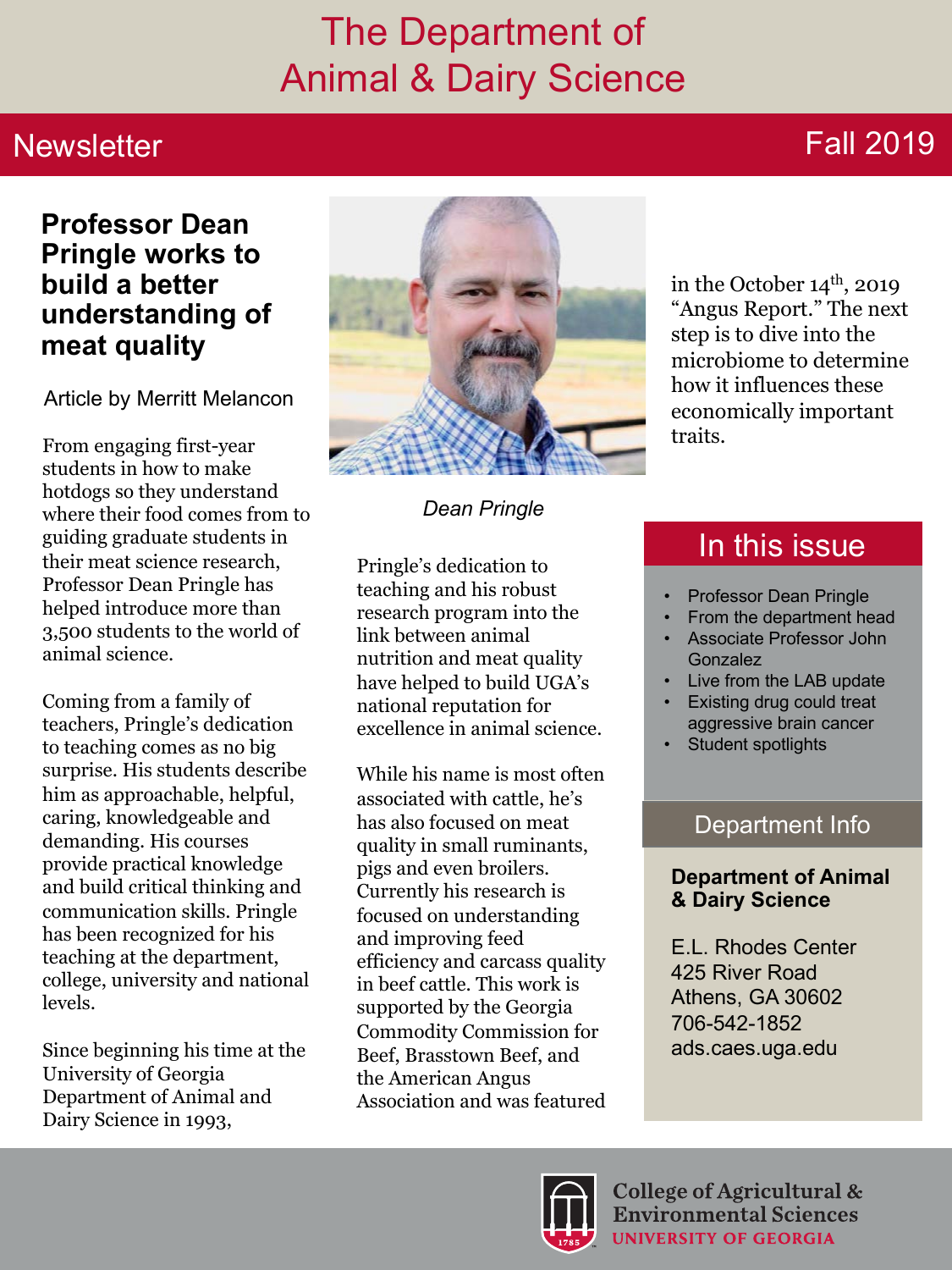## From the Department Head Upcoming Events



#### *Francis Fluharty, Animal and Dairy Science Department Head*

I've been in Georgia 18 months now, and I'm impressed with the willingness of many of our alumni to help move us forward. Today, one of the main challenges we face is giving our students real-world experiences in Animal and Dairy Science. We have developed a plan to have registered cattle herds in the Department of Animal and Dairy Science, in Athens, to enhance the undergraduate education of our students. We have gone through a cultural shift in rural America over the past 40 years, and we need to be realistic about this and develop more experiential learning. In the 1940's through the 1980's most Animal and Dairy Science programs were populated with young people who were raised on farms. Over the past 70 years, the youth from farms went to college and became doctors, lawyers, physicists, business owners, and entered a variety of other professions. They were successful, because they had a work ethic that was ingrained in them from the time they were old enough to help with chores. They knew how to prioritize duties, and plan, because they learned things working on farms as they grew up. Today's undergraduate students are approximately 70 to 85% urban and suburban. They need to be very intelligent in order to get into UGA. However, they have little practical experience regarding the time and dedication to detail that running a livestock farm entails. This is in no way their fault. Nevertheless, the companies that hire our graduates expect them to understand economics, the impacts of their advice on the farming and ranching families who take their advice, and to know how to relate to somebody who has been up all-night assisting heifers during calving season. Our plan is for the Angus and Hereford herds

**FABricate [Information Session](https://ads.caes.uga.edu/calendar/event.html?eventid=1573&event=FABricate-Information-Session) November 5, 5:30-6:30 p.m.**

#### **[Live \(on Facebook\) from the](www.facebook.com/UGACAES)  LAB**

**ADS faculty member Alexander Stelzleni November 8, 10 a.m.** 

#### **[D.W. Brooks Lecture and](https://dwbrooks.caes.uga.edu/)  Awards November 12, 3:30 p.m.**

#### **Live (on Facebook) from the LAB**

**ADS faculty member Todd Callaway December 6, 10 a.m.** 

#### **[UGA Commencements](https://www.caes.uga.edu/students/current-students/graduation.html)**

**December 13**

- **Fall Undergraduate Ceremony 9:30 a.m.**
- **Fall Graduate Ceremony 2:30 p.m.**

**[CAES Convocation](https://www.caes.uga.edu/students/current-students/graduation.html) December 13, noon**



*Continued on next page*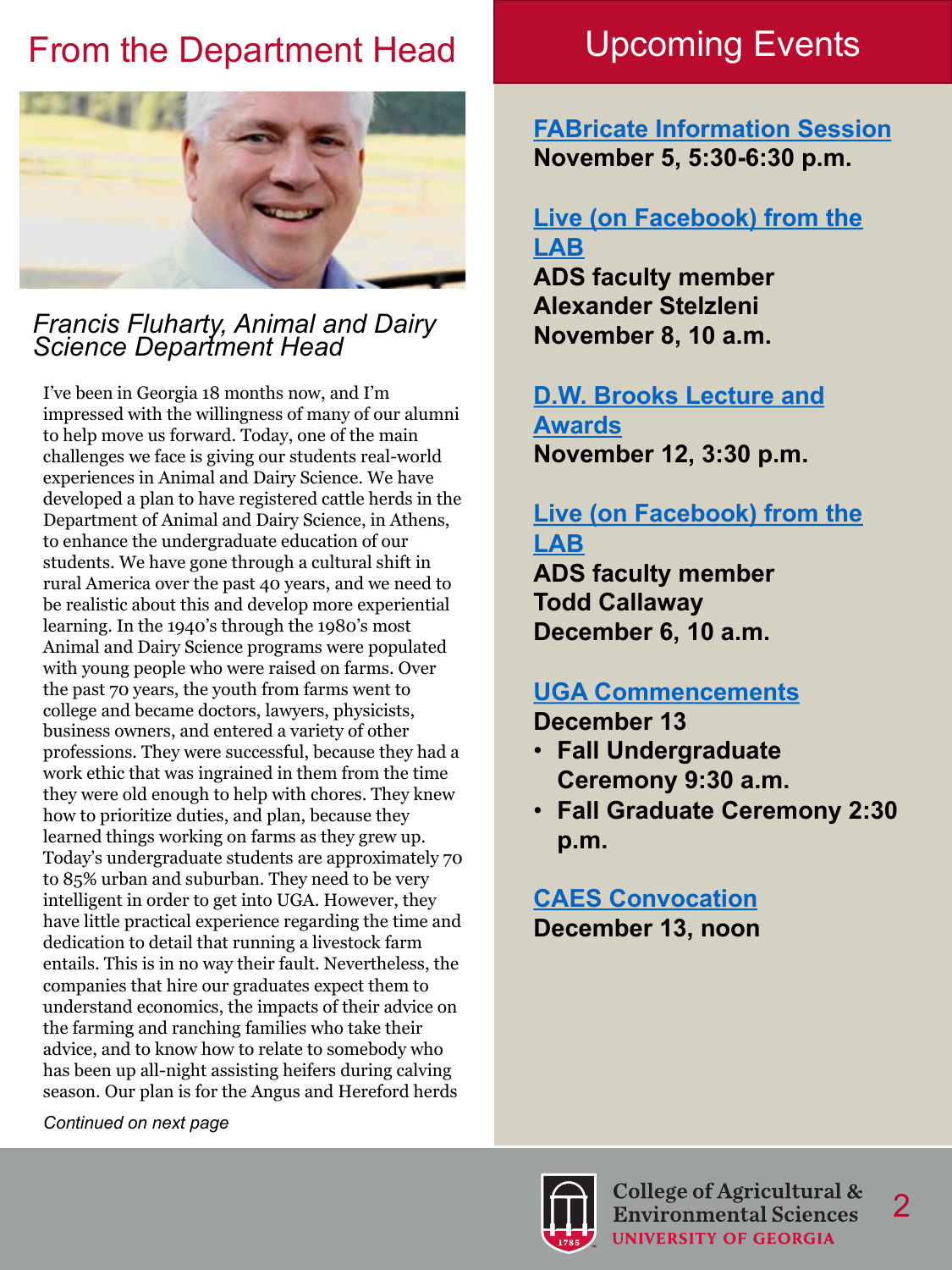## **From the Department Head** Francis Fluharty Department of Animal & Dairy Science

#### *Continued from page 2*

in Athens to be run by students, under the direction of production-minded faculty, and to have these students be directly involved in beef marketing so that they can learn about assets and liabilities, as they will need to do the farm income statements, track feed and medicine bills, do the vaccinations, assist with the artificial insemination and estrus synchronization and breeding program, do the bull selections with the help of experienced faculty and industry personnel, and leave college with a competitive advantage over students from other universities. In addition, I want to be able to have a feed and water intake recording system installed at the Double Bridges feedlot. We would be able to do growing studies with the heifers and bulls born at the Athens farm, and this will be a tremendous training, research, and Extension outreach opportunity. I envision short courses where we have judging classes of heifers and bulls, so that producers can

place them according to phenotype. Then, we can have faculty like Daniela Lourenco and Dr. Ignacy Mizstal, who developed the single-step genetic evaluation method that is used by the American Angus Association, give talks on the use of geneticallyenhanced EPD's in selecting replacement heifers and bulls. We can develop our own genetically superior replacement females and herd sires. This past year, fifteen farms donated over 200 embryos and 400 units of semen to our department to assist in this effort. WE ARE EXTREMELY THANKFUL FOR THEIR SUPPORT! On September 24, we hosted a dinner for these donors as a small way to show our appreciation.



*Donor Appreciation Dinner September 24, 2019*

However, all of this takes money, and if you want to support our efforts, directly, your donation to our newly established Beef and Meat Science Research Fund would be greatly appreciated! To donate online, visit **gail.uga.edu/commit**, select the College of Agricultural and Environmental Sciences, and in the designation box, select the Animal and Dairy Science

Teaching Fund – 90261000, or the Animal and Dairy Science Discretionary Fund – 81192000. Please feel free to contact me if you would like to discuss any of this with me. My email is FFluharty@uga.edu and my direct office number is 706- 542-1017.

Beef and Meat Research and

Sincerely,

Francis Hutharter

Francis Fluharty Department Head and Professor Dept. of Animal and Dairy Science University of Georgia

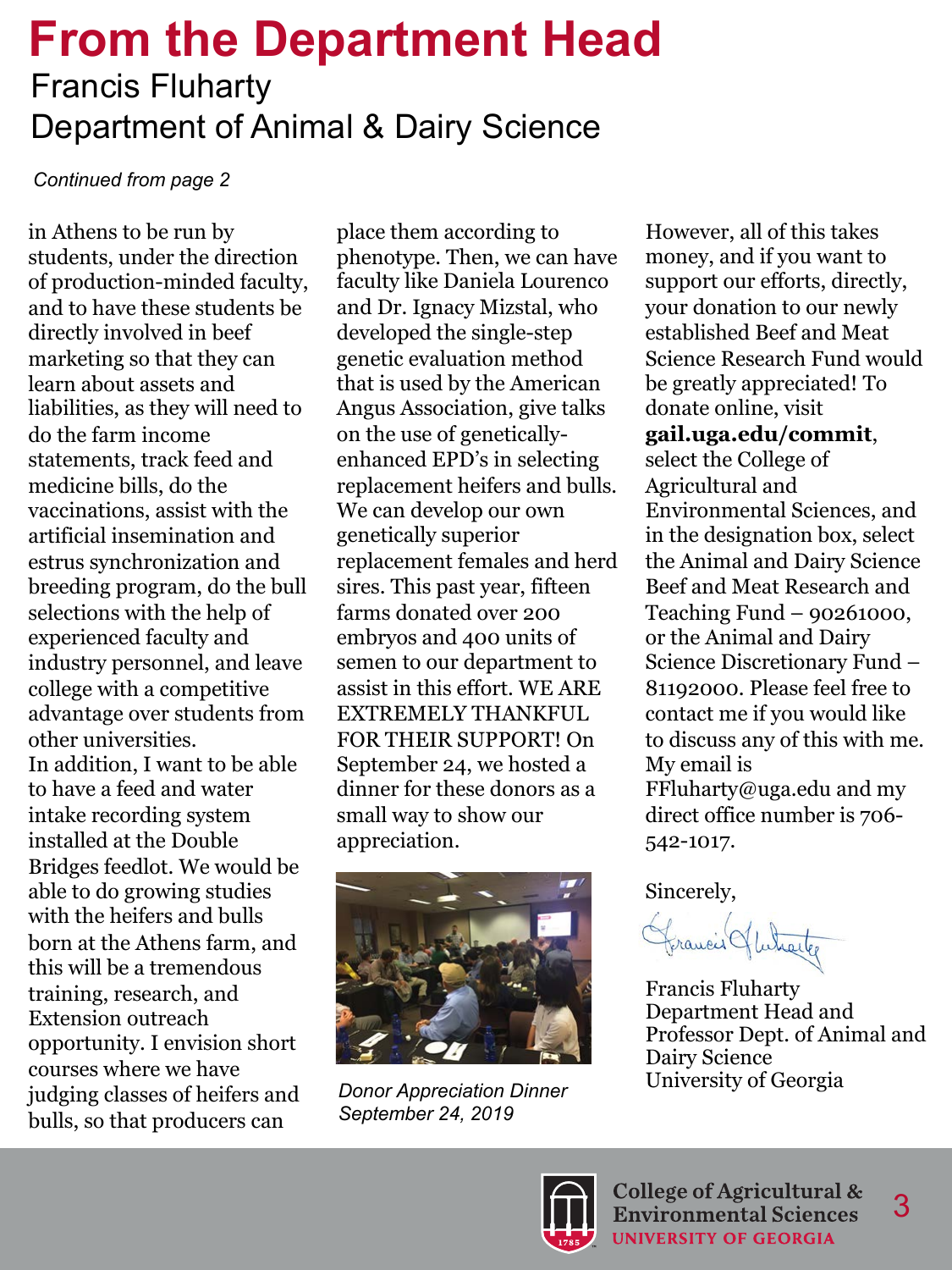## **News**

#### **John Gonzalez works to improve the experiences of grad students and meat consumers**

Article by Merritt Melancon

John Gonzalez is relatively new to the University of Georgia, but he's been investigating meet and quality and hog health topics for almost a decade.

Throughout his career and since arriving at UGA his research program has focused on multiple areas. Gonzalez was an associate professor at Kansas State University before coming to UGA in spring 2019.

He has produced several publications that focus on meat quality and ways to improve consumers' sensory experience of meat products — including pork and beef. He has also worked to research consumers' attitudes toward meat products.

More recently Gonzalez has turned his focus to the physiological mechanisms that affect meat quality — specifically muscle fiber size and type in pork and beef.

He also studies the biochemical mechanisms that contribute to muscle fatigue during the transportation of pigs and cattle to find nutritional strategies to combat fatigue.

Yet another of Gonzalez's research interests involves improving the nutrition of mother sows during gestations to help improve the health of her piglets. He is investigating animal management strategies and feed supplements as well as breeding strategies meet these goals.

While Gonzalez is focused on pigs and cattle, he hopes that what he finds out about muscle physiology and development may



*Associate Professor John Gonzalez*

also enhance our understanding of the chemistry and physiology of human muscle nutrition. This work could help aid individuals who are malnourished or suffer from wasting diseases.

"Hopefully what we find that can help us better understand human nutrition and be used to develop treatments for myopathies," Gonzalez said.

Outside of his research work, Gonzalez is also in charge of graduate student professional development seminars for the department. He finds the role of supporting young scientists very rewarding.

"It was my passion at K State as well; just training graduate students to be able to communicate with other scientists and get them ready to talk about their work in an impressive way."

Gonzalez received his doctoral degree in Animal Sciences from the University of Florida in 2008. He attended Texas A & M for his undergraduate degree and attended high school up in San Antonio, Texas.

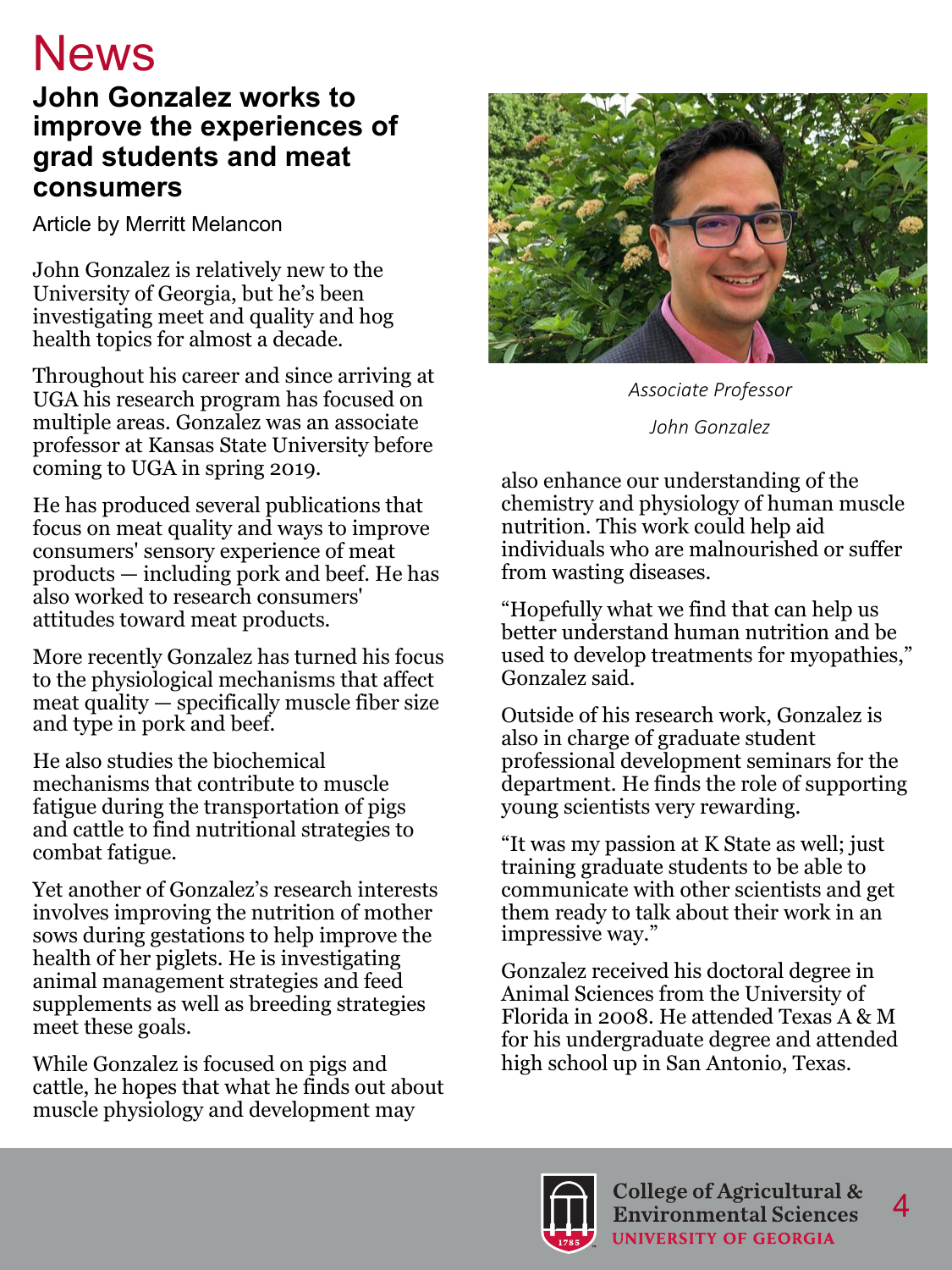## Live from the LAB update

### By Merritt Melancon for CAES News

Back for its fourth semester, the University of Georgia College of Agricultural and Environmental Sciences' Live from the Lab series will be taking Georgians back inside the college's labs to talk to world-class researchers about their work.

In this semester's Facebook Live broadcasts, UGA CAES' Live from the Lab will talk to two Animal and Dairy Science faculty — Alex Stezleni at 10 a.m. on Nov. 8 and Todd Callaway at 10 a.m. on Dec.6.

During the broadcasts, the scientists will talk about the nuts and bolts of their labs, how they got started and possible real-world applications of their research.

#### So stay tuned to **[www.facebook.com/UG](http://www.facebook.com/UGACAES) ACAES** and get your science questions ready.

#### **Friday, Nov. 8, 10 a.m. — Alex Stelzleni**

What makes a great steak different from a sad, stringy hunk of beef? How can we help beef producers become more profitable? How can we make meat products safer for the consumer? There's more to meat than meets the eye, and Alex Stelzleni of the Department of Animal and Dairy Science is ready to share its secrets. Stelzleni, who comes from a family of butchers, has studied the relationship between beef cattle production and meat quality, flavor and the other factors that impact great steak.

#### **Friday, Dec. 6, 10 a.m. — Todd Callaway**

The digestive tract of a cow is home to a diverse population of bacteria and microbes representing about 4,000

different species. There are good guys. There are bad guys. Todd Callaway of the Department of Animal and Dairy Science studies how a cow's microbiome can impact the safety of our food supply and help control human disease outbreaks.

For more information about the series,

visit **[www.facebook.com/](http://www.facebook.com/UGACAES) UGACAES** and look under events.



In this series of Facebook Live broadcasts, UGA CAES' Live from the Lab will introduce the public to 10 researchers in disciplines from across the college.

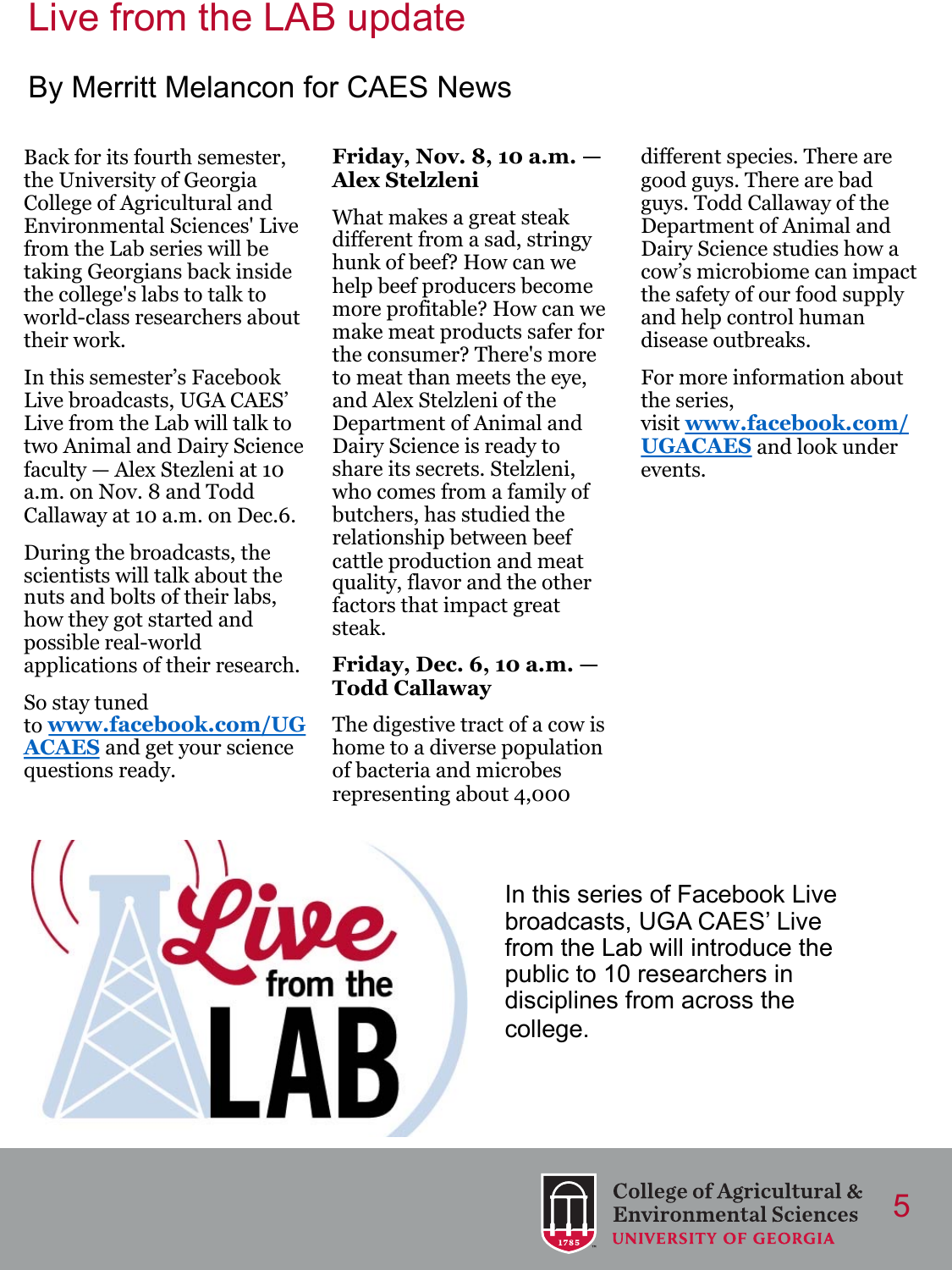## **News**

#### **Existing drug could treat aggressive brain cancer**

Charlene Betourney

A research team from the University of [Georgia's Regenerative Bioscience Center](http://rbc.uga.edu/)  has found that a compound molecule used for drug delivery of insulin could be used to treat glioblastoma, an aggressive, usually fatal form of brain cancer.

Glioblastoma, also known as GBM, is a fastgrowing, web-like tumor that arises from supportive tissue around the brain and resists surgical treatment. Described by some as "sand in grass," GBM cells are hard to remove and tend to reach out in a tentacle-like fashion through surrounding healthy brain tissue.

According to the National Foundation for Cancer Research, more than half of newly diagnosed GBM patients die within the first 15 months. Late U.S. Sens. John McCain and Ted Kennedy both died from GBM, raising national awareness of the deadly disease.

Surfen, a compound molecule first described in 1938, is a pharmaceutical agent used to optimize insulin delivery. The UGA researchers identified that surfen-treated cells were "blocked" from tumor growth, and the spread of tumor cells in the brain.

"**[This study](https://www.fasebj.org/doi/10.1096/fj.201802610RR)** shows that we can stifle the growth of invasive brain tumors with a compound that has a substantial clinical advantage, and can aid in the reduction or refinement of mainstream treatments, particularly radiation and/or chemo,"



*MRI imaging showing the control vs. the surfen-treated example. (Photo provided by UGA Regenerative Bioscience Center)*

said Lohitash Karumbaiah, associate professor of regenerative medicine in UGA's College of Agricultural and Environmental Sciences.

Published ahead of print in the FASEB Journal, the study is the first known use of surfen as an application to treat GBM. To test the approach, the research team first used cultured cells to observe binding properties of the surfen compound. Next, they introduced live rodent models with cells that could grow into invasive tumors. The researchers found that surfen-treated animals demonstrated smaller tumors and substantially reduced brain hemorrhage volume than control animals.

"In basic terms, surfen is highly positively charged and will bind to negatively charged things," said Meghan Logun, a graduate student working with Karumbaiah. "Since we study sugars in the brain, which are highly negatively charged, we then asked, 'Why not try using positive charges to block off the negative ones?'"

[Article continues on our website.](https://www.caes.uga.edu/news-events/news/story.html?storyid=8119&preview=true)

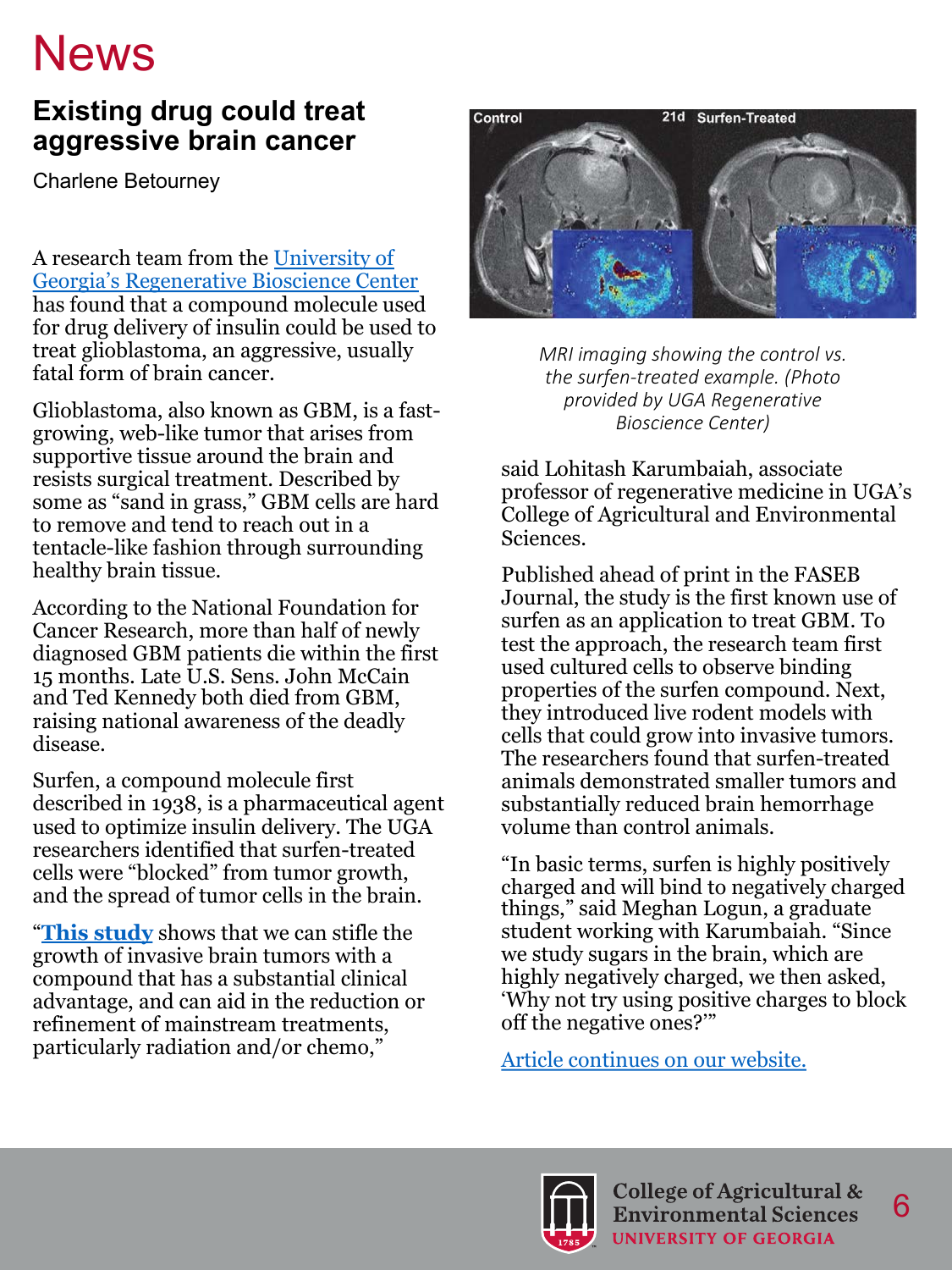# Student Spotlight

## Xiaoxing Xu

Ms. Xiaoxing (Sandra) Xu joined Dr. John Michael Gonzalez's Muscle Biology Laboratory in May of 2019. Xiaoxing was born in Dongying, Shandong Province of China, which is known as the "Eastern Detroit" of the world because of its vibrant car industry. Xiaoxing comes from a scientific background with her father, Rifu, being a professor of avian reproduction in the College of Animal Science and Technology at Jilin Agricultural University.

Xiaoxing obtained her Bachelor's degree in animal science from Huazhong Agricultural University located in Wuhan, Hubei Province of China. During her undergraduate career she became interested in animal growth and development, genetics, and reproduction. After obtaining her undergraduate degree, Xiaoxing attended the University of Hawaii at Manoa where she conducted her Master of Science research in the area of mouse skeletal muscle growth and development under supervision of Dr. Yong-Soo Kim.

In her brief time in the Gonzalez Laboratory, Xiaoxing has worked on projects examining the effects of processing on Alaska pollock protein distribution and collagen characteristics, effects of pH on proteolytic degradation of beef myofibrillar proteins, and assisting Dr. Gonzalez in setting up the laboratory. Xiaoxing's doctoral work will focus on continuing the work Dr. Gonzalez conducted at Kansas



*Xiaoxing Xu*

State University, which is examining the effect of nicotinamide riboside in ovo injection on avian embryonic muscle development and growth. Specifically, Xiaoxing will focus on examining the effect of the compound on gene and protein expression. Once her degree is completed, Xiaoxing hopes to seek an academic position at a major research university.